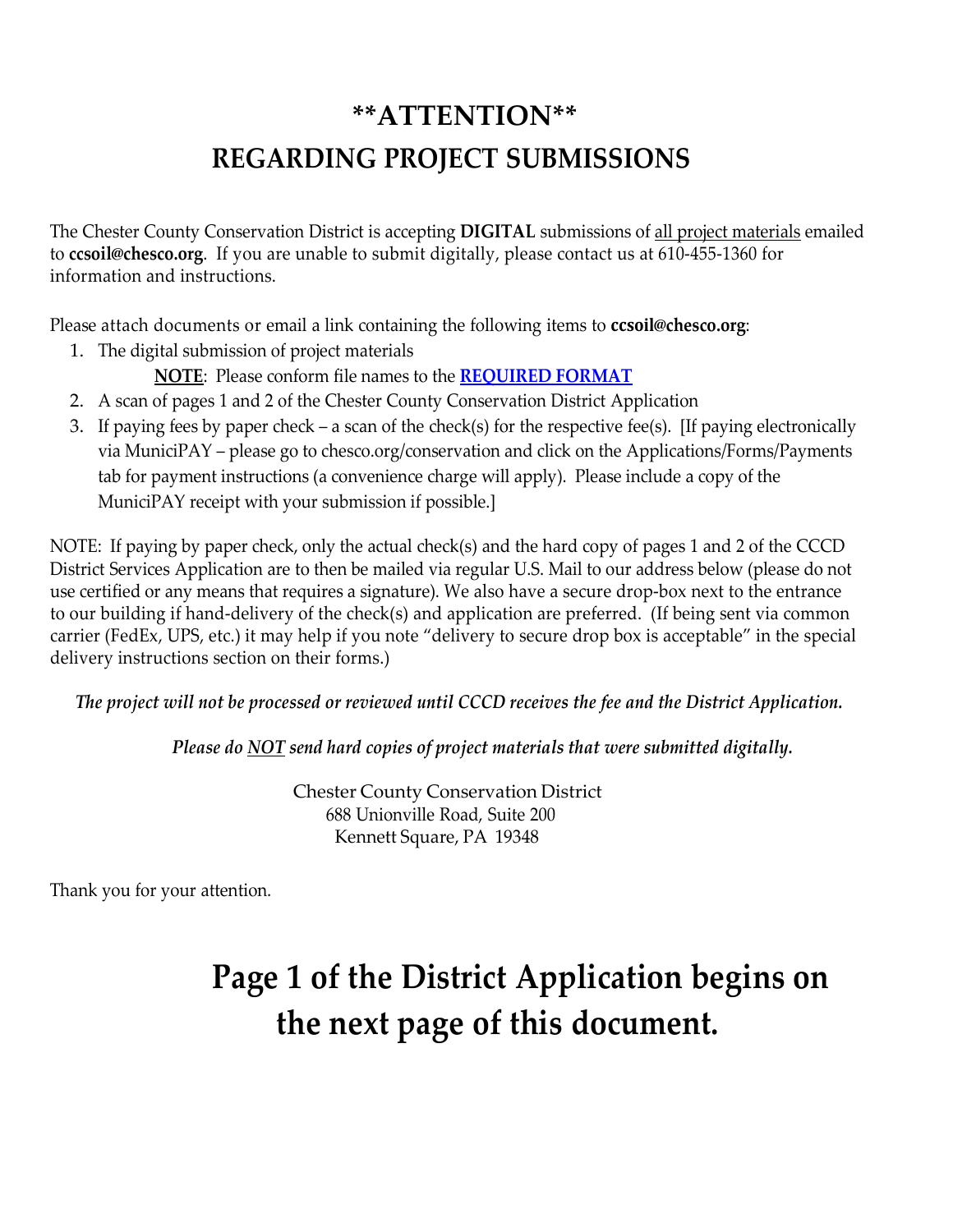

### **Chester County Conservation District**

688 Unionville Road, Suite 200, Kennett Square, PA 19348-1704 Phone: 610-455-1360 | Fax: 610-455-1361 | chesco.org/conservation

### **APPLICATION FOR DISTRICT SERVICES**

| Pages 1 AND 2 of this Application MUST be submitted with project materials |
|----------------------------------------------------------------------------|
| Update and submit this form with EACH submission                           |

**Submission Type:** Select Submission Type from Dropdown List

**ProjectType:** Select Project Type from Dropdown List

**PermitType:** 

Select Permit Type from Dropdown List

**ReviewType:**  Select Review Type from Dropdown List

**Project Information:**

Permit Application/NPDES # (if known)  $\vert$  Check here if submitted via Chapter 102 ePermit system\* \*Disturbed Acreage fee is paid through ePermit system

**Acreage:** 

Total Project Acreage: Disturbed Acreage:

(<1 acre exempt)

Other DEP Programs ( $\sqrt{\text{check}}$  all that apply)

General Permit (Chapter 105)

Joint Permit 401/404

Solid Waste Other:

**Date of Pre-Application Meeting:** 

### Project Name

Site Location Municipality\_\_\_\_\_\_\_\_\_\_\_\_\_\_\_\_\_\_\_\_\_\_\_\_\_\_\_\_\_\_\_\_\_\_\_ Tax Parcel ID\_\_\_\_\_\_\_\_\_\_\_\_\_\_\_\_\_\_\_\_\_\_\_\_\_\_\_\_\_\_\_\_\_\_\_\_\_\_\_\_\_\_\_\_\_\_

NAICS code or title

Receiving Stream Name Leading Stream Name Designation (HQ, EV, etc.)

Act 2

| Tier II Category ( $\sqrt{\text{check}}$ all that apply) |  |  |  |
|----------------------------------------------------------|--|--|--|
| [Note: Does not apply to $\leq$ 1 acre sites.]           |  |  |  |
| 9% of more slopes                                        |  |  |  |
| deficient infiltration of 2-year storm                   |  |  |  |
| more than 25% total area disturbance                     |  |  |  |
| less than 150-foot buffer                                |  |  |  |
| a djacent property discharge                             |  |  |  |

| <b>Applicant Info:</b>    |          |  |
|---------------------------|----------|--|
|                           | Contact/ |  |
| Company                   | Name     |  |
| Address, City, State, Zip |          |  |
| Email                     | Phone    |  |

| <b>Plan Designer/Engineer Info:</b> |       |
|-------------------------------------|-------|
| Firm                                | Name  |
| Address, City, State, Zip           |       |
| Email                               | Phone |
|                                     |       |

Fees and plans showing the required information are to be submitted with this application. Any additional plans or information required by the Chester County Conservation District should be submitted promptly. The undersigned agrees to comply with all of the requirements of TITLE 25, CHAPTER 102, EROSION AND SEDIMENTATION CONTROL RULES AND REGULATIONS as set forth by the Pennsylvania Department of Environmental Protection, and further agrees to obtain all necessary permits in connection with the above referenced project. District Service Fees are non-refundable.

Applicant OR Representative Signature

\_\_\_\_\_\_\_\_\_\_\_\_\_\_\_\_\_\_\_\_\_\_\_\_\_\_\_\_\_\_\_\_\_\_\_\_\_\_\_\_\_\_\_\_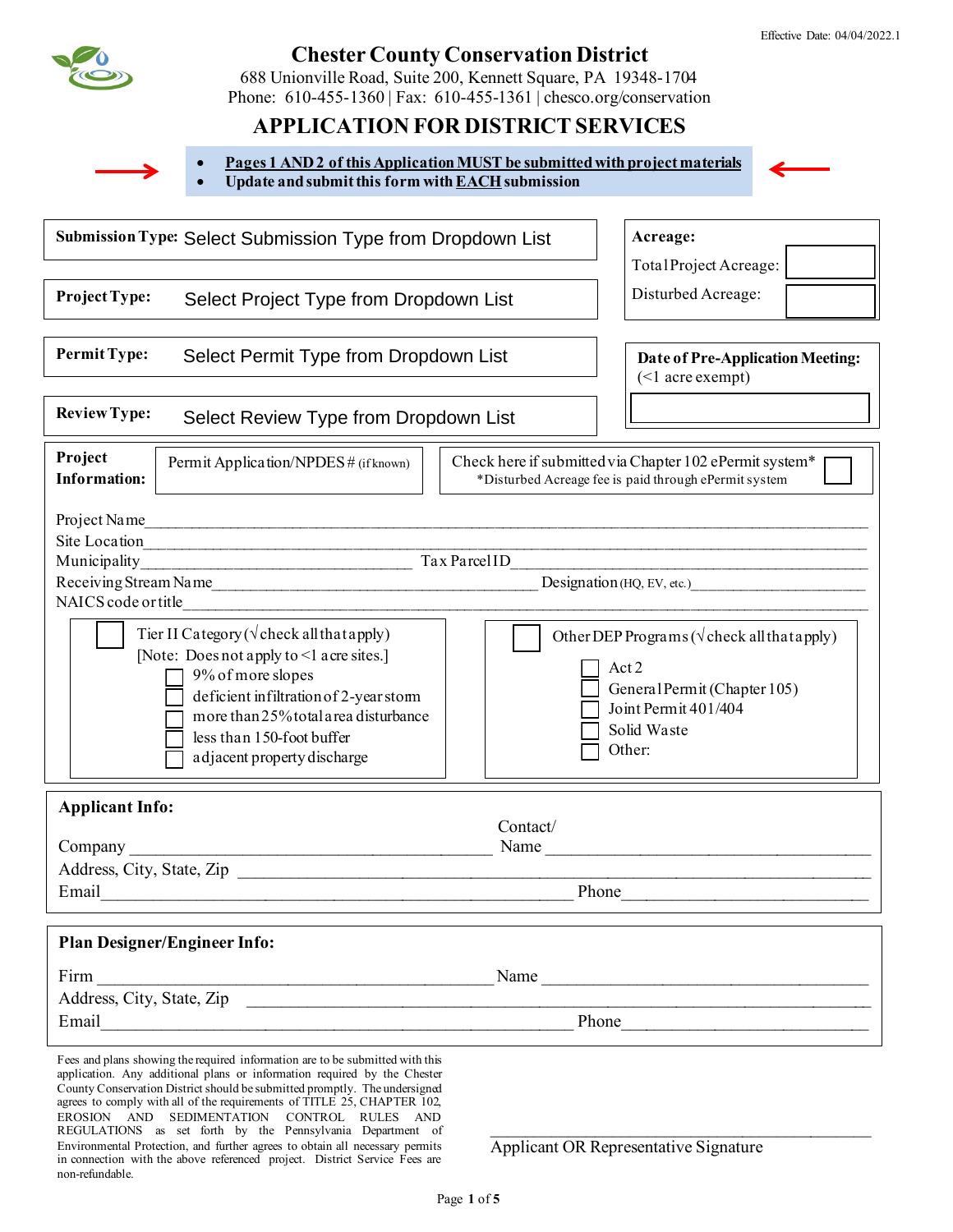### **DISTRICT SERVICE / NPDES PERMIT FEE SCHEDULE**

#### **Pages 1 AND 2 must be submitted with project | Update with each submission**

**NEW PROJECTS & MAJOR AMENDMENTS** [**NOTE** for Major Amendments: Disturbed Project Acres is the area subject to the amendment PLUS any additional disturbance not in the existing permit.]

#### **DISTRICT SERVICE FEE: RESIDENTIAL/INDUSTRIAL/COMMERCIAL/INSTITUTIONAL**

| <b>Disturbed Project Acres</b>                              | Enter # Acres | <b>Standard</b> | <b>PE Review</b> | <b>FEE DUE</b> |
|-------------------------------------------------------------|---------------|-----------------|------------------|----------------|
|                                                             |               | <b>Review</b>   |                  |                |
| $\leq$ 1 acre [Note-Tier II fee waived]                     |               | \$1,175.00      | \$1,350.00       | S              |
| $1 - 2$ acres                                               |               | \$1,550.00      | \$1,775.00       |                |
| $2.01 - 5$ acres                                            |               | \$2,350.00      | \$2,700.00       |                |
| $5.01 - 10$ acres                                           |               | \$3,175.00      | \$3,650.00       | S              |
| $10.01 - 20$ acres                                          |               | \$4,775.00      | \$5,500.00       |                |
| $20.01 - 30$ acres                                          |               | \$6,625.00      | \$7,600.00       |                |
| $30.01 - 40$ acres                                          |               | \$9,275.00      | \$10,675.00      | S              |
| $40.01 - 50$ acres                                          |               | \$11,925.00     | \$13,700.00      |                |
| Additional acres over 50 (round to nearest whole)           |               | X \$260.00      | X \$300.00       |                |
| Oil & Gas additional acres over 50 (round to nearest whole) |               | X \$465.00      | X \$525.00       | S              |

#### **DISTRICT SERVICE FEE: SINGLE RESIDENTIAL UNIT – Single family home built on an individual lot (not part of a larger development)**

| unit<br>acre<br>waived<br>Note:<br>i ler<br>tee                                                          | $n - n$<br>0.00<br>יור | .<br>N/r |  |
|----------------------------------------------------------------------------------------------------------|------------------------|----------|--|
| unit<br>acre<br>'Institutional<br>above<br>: Residential/Industrial/<br>م ع ا<br>:ommercial/<br>category |                        |          |  |

#### **DISTRICT SERVICE FEE: AGRICULTURAL BUILDING PROJECTS**

| Small<br>--<br>Tier h<br>acre)   Note:<br>l fee waivedl                                                                       | \$155.00   | \$175.00<br>JI 1 |  |
|-------------------------------------------------------------------------------------------------------------------------------|------------|------------------|--|
| $\overline{\phantom{a}}$<br>Note:<br>Medium (<br>l'ier II fee applies, if appropriate l<br>acres.<br>$\overline{\phantom{0}}$ | \$1,550.00 | .800.00          |  |
| s) [Use Residential/Industrial/Commercial/Institutional category above]<br>b acres<br>Large                                   |            |                  |  |

#### **TIER II FEE: 1+ ACRE DISTURBED** [Major Amendments-Tier II (if applicable) waived if paid originally] Check all that apply on page 1 \$1,000.00 \$1,000.00 **\$**

| $\frac{1}{2}$                                                                             | wi.vvv.vv | . <i></i> |  |
|-------------------------------------------------------------------------------------------|-----------|-----------|--|
|                                                                                           |           |           |  |
|                                                                                           |           |           |  |
|                                                                                           |           |           |  |
| • <b>NPDES PERMIT FEE: 1+ ACRE DISTURBED</b> [New Projects, Major Amendments, & Renewals] |           |           |  |
|                                                                                           |           |           |  |

| General<br>Permit                         | \$500.00 | \$500.00 |  |
|-------------------------------------------|----------|----------|--|
| $\sqrt{ }$<br>. .<br>Permit<br>Individual | N/A      | 1.500.00 |  |
|                                           |          |          |  |

**NPDES DISTURBED ACREAGE FEE:1+ AC DISTURBED** [Amendments–new disturbed acreage only] [ePermit submission-pay fee via ePermit system] # Disturbed Acres (rounded to nearest whole (round down .49 or less | round up .50 or more)) Multiply by Fee X \$100.00 X \$100.00 \ \$

### **DISTRICT SERVICE FEE: CHAPTER 105 E&S REVIEW / POND/STREAM WORK** Chapter 105 E&S Review / Pond/Stream Work \$275.00 N/A **\$**

### **MISCELLANEOUS**

| DISTRICT SERVICE FEE: MINOR AMENDMENT [Also include NPDES Disturbed Acreage Fee above for any new disturbance.] |  |          |         |  |
|-----------------------------------------------------------------------------------------------------------------|--|----------|---------|--|
| Minor Amendment                                                                                                 |  | \$650.00 | .300.00 |  |

#### **DISTRICT SERVICE FEE: OTHER**

I

| <u>222 - 222 - 222 - 222 - 222 - 222 - 222 - 2</u> |              |              |  |
|----------------------------------------------------|--------------|--------------|--|
| Plan Stamping                                      | \$85.00      | \$85.00      |  |
| <b>Field Change</b>                                | \$85.00      | \$85.00      |  |
| Corrective Action Plan                             | call for fee | Call for fee |  |

### **DISTRICT SERVICE FEE: 2ND / 3RD TECHNICAL REVIEW**

| 250<br>District $S$<br>Original<br>H A A<br>$.$ Service $\cdot$<br>ΩŤ<br>70 L<br>ェママ<br>_ _ | $'$ riginai.<br>District '<br>$-rvice$<br>$H \triangle \triangle$<br>التادي | . . |
|---------------------------------------------------------------------------------------------|-----------------------------------------------------------------------------|-----|
|                                                                                             |                                                                             |     |

**NPDES PERMIT RENEWAL FEES\***: [\*Permit renewal must include **both** 25% District Service Fee **and** NPDES Permit Fee above.]

25% of Original District Service Fee (Please call to confirm original fee paid) | Original District Service Fee \$  $\div 4$  | \$

### **Payments can also be made electronically via MuniciPAY on our [website.](https://www.chesco.org/282/Applications-Forms-Payments) Make Checks Payable to:** • District Service Fee – "Chester County Conservation District" • Tier II Fee – "Chester County Conservation District" NOTE: Tier II fee may be combined with District Service fee on one check or separate checks are acceptable • NPDES Fee – "Chester County Conservation District Clean Water Fund" • Disturbed Acreage Fee – "Commonwealth of PA Clean Water Fund" unless paid through Chapter 102 ePermit system

#### Page **2** of **5**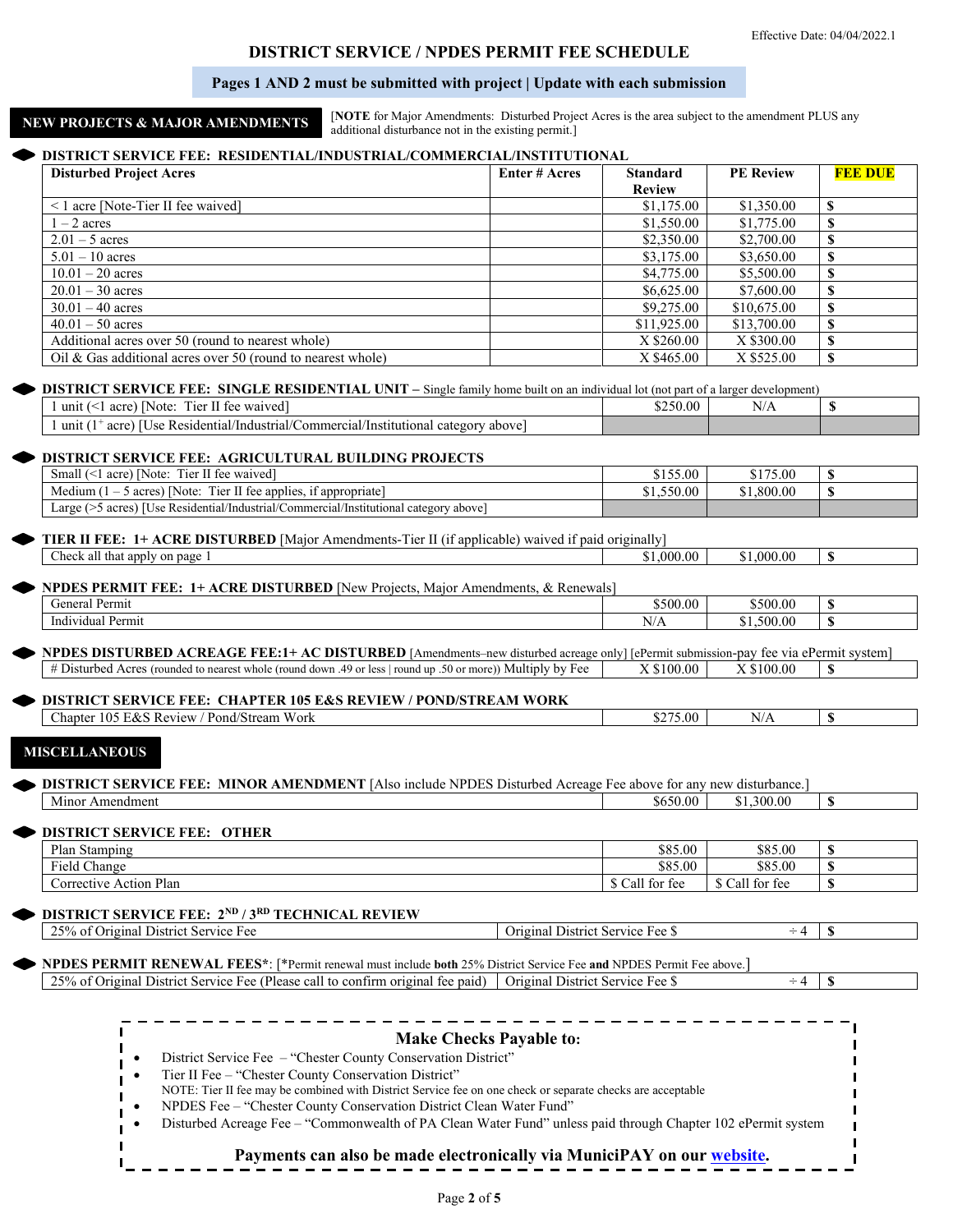## **PROJECT FEES TO INCLUDE**

See the Fee Schedule on page 2 for the actual fee amounts.

### **NEW PROJECT**

- Disturbed acreage of less than 1 acre for Adequate Letter (non-permitted)
	- (Projects: Under 1-acre projects, Single Residential, Small Agricultural, Chapter 105/Pond/Stream)
		- ► FEE TO INCLUDE:
			- Flat District Service Fee
- Disturbed acreage of 1 acre and greater for NPDES Permit:
- (Projects: Residential/Industrial/Commercial/Institutional, Single Residential, Medium\* and Large Agricultural)
	- ► FEES TO INCLUDE:
		- District Service Fee dependent upon disturbed acreage amount/\*Flat District Service Fee for Medium Ag
		- Tier II Fee (if applicable)
		- **NPDES Permit Fee**
		- NPDES Disturbed Acreage Fee
			- (NOTE: Amendment-for NEW earth disturbance only)
			- (NOTE: N/A if paid through Chapter 102 ePermit system)

### **SUBMITTED PROJECT** (prior to adequacy)

- 2<sup>nd</sup> Technical Review of plans from prior inadequate submission
	- ► FEE TO INCLUDE:
		- 25% of original District Service Fee
- 3<sup>rd</sup> Technical Review of plans from prior inadequate submission
- ► FEE TO INCLUDE:
	- 25% of original District Service Fee

### **PERMITTED PROJECT**

- Minor Amendment
	- ► FEES TO INCLUDE:
		- **Flat District Service Fee**
		- NPDES Disturbed Acreage Fee
			- (NOTE: for NEW earth disturbance only)
			- (NOTE: N/A if paid through Chapter 102 ePermit system)
- Major Amendment
	- ► FEES TO INCLUDE:
		- **Treated as new project, see NEW PROJECT above**
	- NPDES Permit Renewal
		- ► FEES TO INCLUDE:
			- **25%** of original District Service Fee (Please call to confirm original fee paid.)
			- **NPDES Permit Fee**

### **OTHER**

- Plan Stamping
	- ► FEE TO INCLUDE:
		- **Flat District Service Fee**
- Field Change
	- ► FEE TO INCLUDE:
		- **Flat District Service Fee**
- Corrective Action Plan
	- ► FEE TO INCLUDE:
		- **Flat District Service Fee**

**NOTE: Submissions of Additional Information - such as switchout materials and additional plan sets without changes, do not usually require a fee.**

> **Only Pages 1 and 2 of this District Application MUST be included with each submission**. Pages 3-5 are provided for your information only and do not have to be included.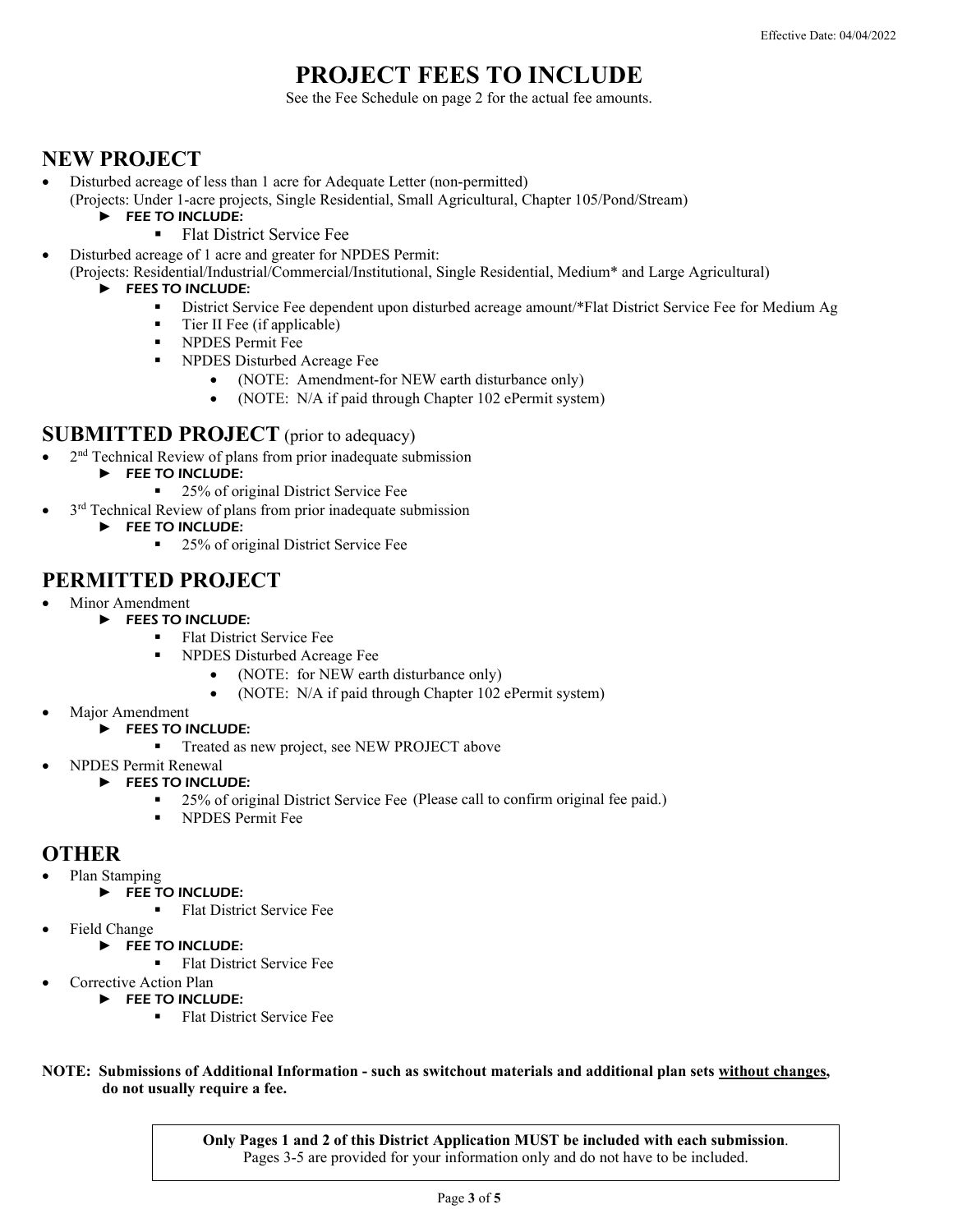### **GENERAL INFORMATION & GUIDELINES**

### Adopted by the CCCD Board of Directors on February 17, 2022 and made effective on April 4, 2022.

Authority – The Chester County Conservation District (hereinafter referred to as "District" or "CCCD") has entered into a delegation agreement with the Pennsylvania Department of Environmental Protection ("DEP") to administer the Commonwealth's Erosion and Sediment Pollution Control Program and the National Discharge Elimination System (hereinafter referred to as NPDES) permitting program for the discharge of stormwater associated with construction activities under the Pennsylvania Clean Streams Law, Chapter 102 Erosion & Sediment Control and Stormwater Management regulations, and Chapter 92. The Conservation District Law (Section 9 of Act 217) provides CCCD with the ability to accept the responsibility to administer the erosion and sediment pollution control program and to collect fees for services performed.

District services are available for the processing of erosion and sedimentation pollution control plans as required for land disturbance projects. **Engineers and developers are strongly encouraged to attend all meetings. CCCD also highly recommends scheduling both a pre-application meeting and a checklist meeting prior to the submission for ALL permitted projects.** Plans will not be accepted for review without the appropriate fee(s) and pages 1 and 2 of this application form. Page 1 of the application must be signed by the Applicant or the Plan Designer/Engineer (an electronic signature is acceptable).

All construction activities involving one (1) or more cumulative acres of disturbance over the life of the project are required to obtain a federally mandated **National Pollutant Discharge Elimination System (NPDES) Permit for Discharges of Stormwater Associated with Construction Activities**, unless specifically exempt by the regulations pursuant to Chapter 102.5. Information on types of permits, forms, guidance documents, training, and other resources can be found on PA DEP's E&S Resource[s website.](https://www.dep.pa.gov/Business/Water/CleanWater/StormwaterMgmt/Stormwater%20Construction/Pages/E-S%20Resources.aspx)

NPDES Construction Stormwater permits are valid until the expiration date noted on the permit or until a Notice of Termination (NOT) is acknowledged.

- There is a separate Application for District Services for a Timber Harvest available on our website at Chesco.org/Conservation.
- There may be fees associated with a Compliance Action (Corrective Action Plan) which are at the discretion of the District.

### **Erosion and Sedimentation (E&S) Control and Post Construction Stormwater Management (PCSM)**

CCCD will review a plan solely to determine whether it is adequate to satisfy the requirements of Title 25 PA Code Chapter 102, the erosion and sediment control and stormwater management regulations of the DEP. By a determination that the plan is adequate to meet those requirements, neither CCCD nor the County assumes any responsibility for the implementation of the plan or the proper construction and operation of the facilities contained in the plan. The design, structural integrity and installation of the best management practices are the responsibility of the landowner and/or contractors. **NOTE:** Before any construction or earthmoving begins, other local, state and/or federal permits may be required from other permitting agencies.

For projects not requiring an NPDES Permit, CCCD will attempt to review your project within 30 days from the date of receipt.

#### **District Service Fees:**

- District Service Fees are non-refundable.
- Quoted fees are based on the disturbed acreage of the project rounded to the nearest whole number.
- CCCD also reserves the right to amend any fee at its discretion.
- Fee breakdowns for the various categories of projects are listed on page 2.
- Standard technical reviews will typically be conducted solely by a CCCD Urban Resource Conservationist or Urban Team Leader. *\*See the explanation below for when a Professional Engineering (PE) Review may be required.*
- If an inadequate letter is issued for the initial review, a fee equaling 25% of the original District Service Fee will be due upon resubmission for a second technical review.
- If an inadequate letter is issued for the second technical review, a fee equaling 25% of the original District Service Fee will be due upon resubmission for a third technical review.
- The fee for a Major Amendment of an approved plan requires a fee based on the area subject to the Major Amendment. For example, if the area subject to the Major Amendment covers 1 acre of the 1.79 total disturbed project area for the approved project, the fee is calculated based on the 1 acre plus any additional disturbance not captured in the existing permit. Otherwise, Major Amendments are treated as new projects.
- Permit Renewal Fee will be 25 % of the original District Service Fee and the full NPDES Permit fee.
- Each subdivision or land development plan for a project where the future sections will be reviewed in phases shall be subject to a review fee for the activity that is proposed on the initial submission. All subsequent phases or land development plans submitted for review shall be subject to a review fee under the appropriate category of the current fee schedule at that time.